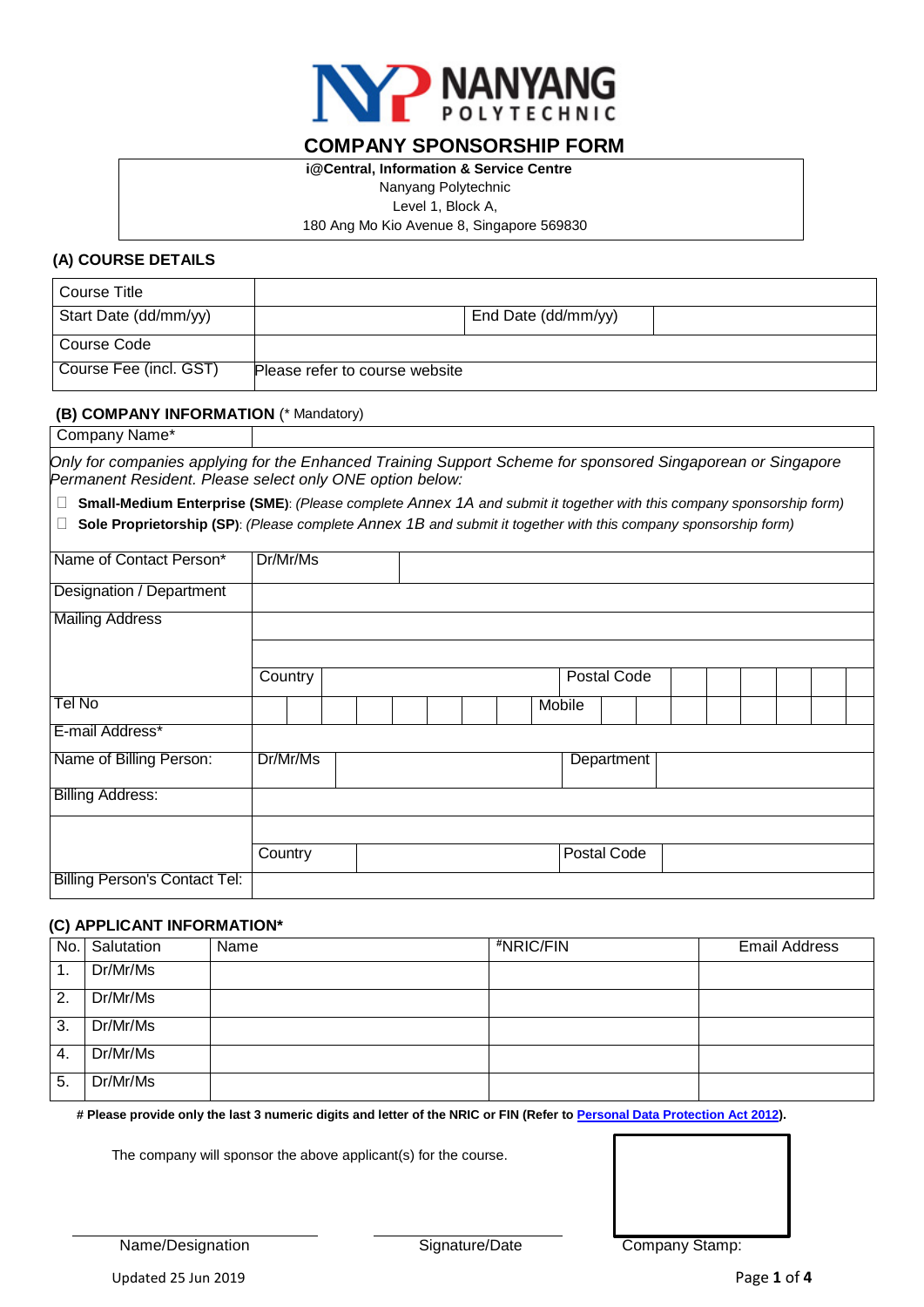## **Annex 1A - DECLARATION FORM FOR ENHANCED TRAINING SUPPORT SCHEME FOR SMALL & MEDIUM ENTERPRISES (SMEs)**

#### **Important Note:**

- **1. Please complete this form and attach it with the relevant UEN printout (refer to Annex 2 for instructions).**
- **2. Please submit this form as part of your supporting documents during course application OR to your Course Coordinator/Manager if the course has already commenced.**
- **3. NYP reserves the right to reject the application if it is incomplete.**

| Name of Trainee(s)                                                                                                                                                                                                                                                                                                                                                                                                                                                                                                                                                                                                                                                                                                                                                                                                                                                                                                                                                                                                         |                                                   |                              |                     | NRIC/FIN no. of<br>Trainee(s)<br>(last 3 numeric digits<br>and letter)                                                 |                                                                      |  |  |  |  |
|----------------------------------------------------------------------------------------------------------------------------------------------------------------------------------------------------------------------------------------------------------------------------------------------------------------------------------------------------------------------------------------------------------------------------------------------------------------------------------------------------------------------------------------------------------------------------------------------------------------------------------------------------------------------------------------------------------------------------------------------------------------------------------------------------------------------------------------------------------------------------------------------------------------------------------------------------------------------------------------------------------------------------|---------------------------------------------------|------------------------------|---------------------|------------------------------------------------------------------------------------------------------------------------|----------------------------------------------------------------------|--|--|--|--|
| <b>Training Institution</b>                                                                                                                                                                                                                                                                                                                                                                                                                                                                                                                                                                                                                                                                                                                                                                                                                                                                                                                                                                                                | Nanyang Polytechnic                               |                              |                     |                                                                                                                        |                                                                      |  |  |  |  |
| <b>Course Title</b>                                                                                                                                                                                                                                                                                                                                                                                                                                                                                                                                                                                                                                                                                                                                                                                                                                                                                                                                                                                                        |                                                   |                              |                     |                                                                                                                        |                                                                      |  |  |  |  |
| <b>Course Commencement Date</b>                                                                                                                                                                                                                                                                                                                                                                                                                                                                                                                                                                                                                                                                                                                                                                                                                                                                                                                                                                                            |                                                   |                              |                     |                                                                                                                        |                                                                      |  |  |  |  |
| Module Name                                                                                                                                                                                                                                                                                                                                                                                                                                                                                                                                                                                                                                                                                                                                                                                                                                                                                                                                                                                                                |                                                   | Please tick below module(s). |                     |                                                                                                                        | [For <b>Single Module(s)</b> application only]                       |  |  |  |  |
| Module Commencement Date<br>[For <b>Single Module(s)</b> application only]<br>where applicable                                                                                                                                                                                                                                                                                                                                                                                                                                                                                                                                                                                                                                                                                                                                                                                                                                                                                                                             |                                                   |                              |                     |                                                                                                                        |                                                                      |  |  |  |  |
| Please select the options that the trainee is applying for [either (i) OR (ii)]:<br>*Note: Module title may be subject to changes or replaced by another module where applicable.                                                                                                                                                                                                                                                                                                                                                                                                                                                                                                                                                                                                                                                                                                                                                                                                                                          |                                                   |                              |                     |                                                                                                                        |                                                                      |  |  |  |  |
| Applicable to trainee who is applying to study Full Course<br>(i)                                                                                                                                                                                                                                                                                                                                                                                                                                                                                                                                                                                                                                                                                                                                                                                                                                                                                                                                                          |                                                   |                              |                     |                                                                                                                        | (ii) Applicable to trainee who is applying to study Single Module(s) |  |  |  |  |
| Not applicable                                                                                                                                                                                                                                                                                                                                                                                                                                                                                                                                                                                                                                                                                                                                                                                                                                                                                                                                                                                                             |                                                   |                              | Not applicable      |                                                                                                                        |                                                                      |  |  |  |  |
| Not applicable                                                                                                                                                                                                                                                                                                                                                                                                                                                                                                                                                                                                                                                                                                                                                                                                                                                                                                                                                                                                             |                                                   |                              |                     |                                                                                                                        |                                                                      |  |  |  |  |
| Full Entity Name (SME):                                                                                                                                                                                                                                                                                                                                                                                                                                                                                                                                                                                                                                                                                                                                                                                                                                                                                                                                                                                                    |                                                   |                              |                     | <b>UEN Number:</b>                                                                                                     |                                                                      |  |  |  |  |
|                                                                                                                                                                                                                                                                                                                                                                                                                                                                                                                                                                                                                                                                                                                                                                                                                                                                                                                                                                                                                            |                                                   |                              |                     | (a) Declaration of Employer Small and Medium Enterprise (SME) Status and full sponsorship for course/module(s) applied |                                                                      |  |  |  |  |
| This form serves to declare that the named trainee is currently an employee of the above entity. And that the above entity is an organisation<br>registered or incorporated in Singapore and satisfy the following conditions during period of application:                                                                                                                                                                                                                                                                                                                                                                                                                                                                                                                                                                                                                                                                                                                                                                |                                                   |                              |                     |                                                                                                                        |                                                                      |  |  |  |  |
| V<br>1. At least 30% local shareholding AND<br>Please tick 2a. and/or 2b.                                                                                                                                                                                                                                                                                                                                                                                                                                                                                                                                                                                                                                                                                                                                                                                                                                                                                                                                                  |                                                   |                              |                     |                                                                                                                        |                                                                      |  |  |  |  |
| 2a. Group <sup>1</sup> annual sales turnover <sup>2</sup> of not more than \$100 million OR                                                                                                                                                                                                                                                                                                                                                                                                                                                                                                                                                                                                                                                                                                                                                                                                                                                                                                                                |                                                   |                              |                     |                                                                                                                        |                                                                      |  |  |  |  |
| 2b. Group employment size <sup>3</sup> of                                                                                                                                                                                                                                                                                                                                                                                                                                                                                                                                                                                                                                                                                                                                                                                                                                                                                                                                                                                  |                                                   | Please fill up               | (not more than 200) |                                                                                                                        |                                                                      |  |  |  |  |
| <sup>1</sup> Group tracing:<br>i.<br>All corporate shareholder(s) holding more than 50% of total shareholding of the company and any subsequent corporate parents.<br>All subsidiaries of the company.<br>ii.<br><sup>2</sup> Annual sales turnover refers to the revenue or sales turnover stated on the company's income statement.<br><sup>3</sup> A company should include in its employment size any persons employed under a contract of service in accordance to the Employment Act. This is regardless of the<br>nationality of the employee.<br>In the event that the above entity no longer meet the above conditions and/or sponsoring the named trainee, the entity must inform Nanyang Polytechnic<br>immediately in writing as they will no longer enjoy the enhanced training support for SMEs.<br>NOTE: For the purpose of enhanced training support application under this scheme, SMEs include Associations, Charitable Organisations (VWOs), Societies who are<br>registered/incorporated in Singapore. |                                                   |                              |                     |                                                                                                                        |                                                                      |  |  |  |  |
| (b) Check list for enclosed compulsory supporting documents                                                                                                                                                                                                                                                                                                                                                                                                                                                                                                                                                                                                                                                                                                                                                                                                                                                                                                                                                                |                                                   |                              |                     |                                                                                                                        |                                                                      |  |  |  |  |
| Recent printout from UEN website as evidence that the above entity is registered in Singapore with a valid UEN number (must be dated not more<br>than 1 week after course application closing date). (See sample printout in Annex 2).                                                                                                                                                                                                                                                                                                                                                                                                                                                                                                                                                                                                                                                                                                                                                                                     |                                                   |                              |                     |                                                                                                                        |                                                                      |  |  |  |  |
| (c)                                                                                                                                                                                                                                                                                                                                                                                                                                                                                                                                                                                                                                                                                                                                                                                                                                                                                                                                                                                                                        | <b>Sponsoring company details and endorsement</b> |                              |                     |                                                                                                                        |                                                                      |  |  |  |  |
| Email address of HR Office (or equivalent)                                                                                                                                                                                                                                                                                                                                                                                                                                                                                                                                                                                                                                                                                                                                                                                                                                                                                                                                                                                 |                                                   |                              |                     |                                                                                                                        |                                                                      |  |  |  |  |
| Contact no. of HR Office (or equivalent)                                                                                                                                                                                                                                                                                                                                                                                                                                                                                                                                                                                                                                                                                                                                                                                                                                                                                                                                                                                   |                                                   |                              |                     |                                                                                                                        |                                                                      |  |  |  |  |
| Name & Designation of signatory:                                                                                                                                                                                                                                                                                                                                                                                                                                                                                                                                                                                                                                                                                                                                                                                                                                                                                                                                                                                           |                                                   | Signature:                   |                     | Date:                                                                                                                  | Company Stamp:                                                       |  |  |  |  |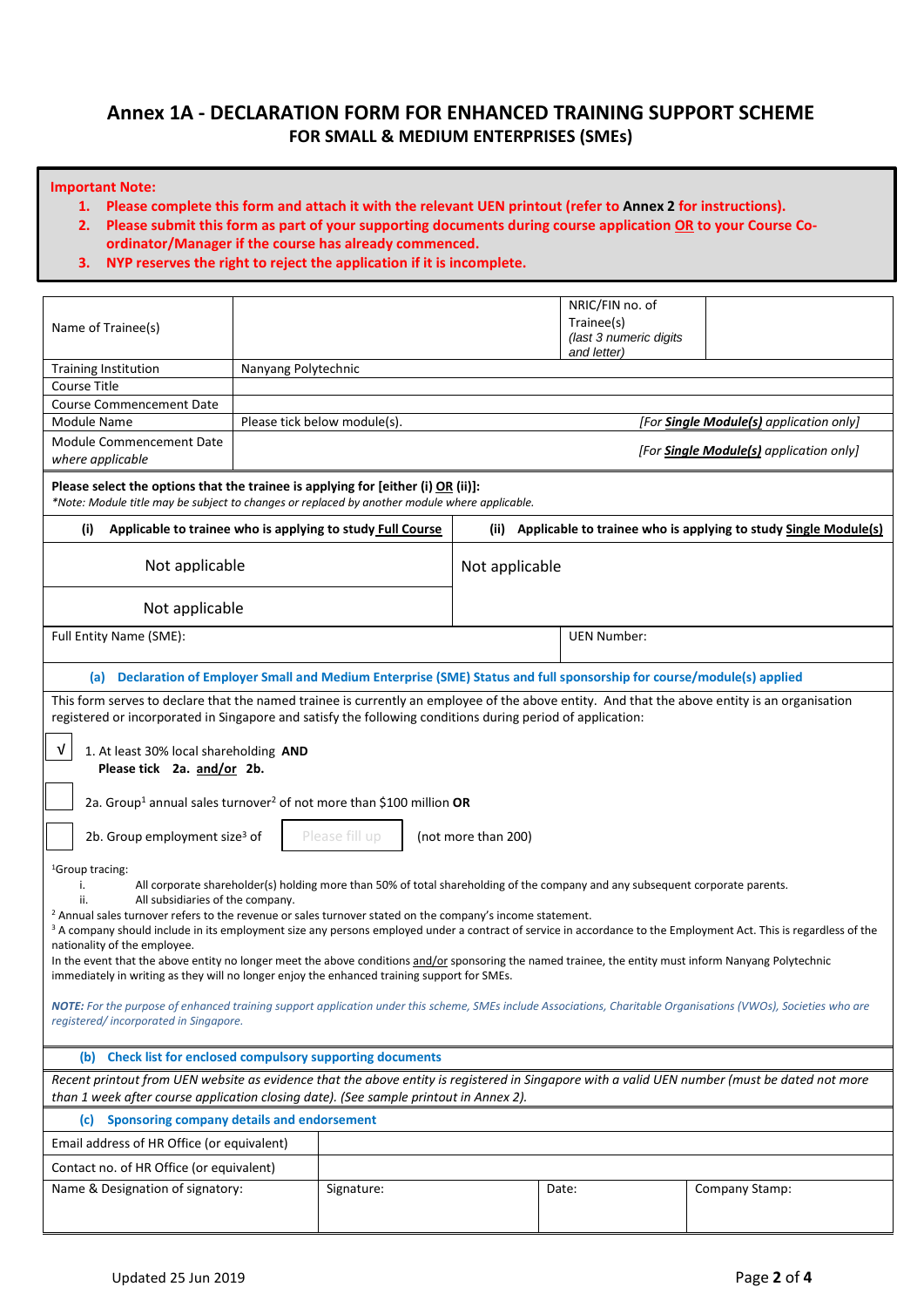# **Annex 1B - DECLARATION FORM FOR ENHANCED TRAINING SUPPORT SCHEME FOR SOLE PROPRIETORSHIP (SP)**

#### **Important Note:**

- **1. Please complete this form and attach it with the relevant UEN printout (refer to Annex 2 for instructions).**
- **2. Please submit this form as part of your supporting documents during course application OR to your Course Coordinator/Manager if the course has already commenced.**
- **3. NYP reserves the right to reject the application if it is incomplete.**

|                                                                                                                                                                                                                                       |                                                                                                                                                                                                                                                       |                         | NRIC/FIN no. of                                                        |                                                                 |  |  |  |  |  |
|---------------------------------------------------------------------------------------------------------------------------------------------------------------------------------------------------------------------------------------|-------------------------------------------------------------------------------------------------------------------------------------------------------------------------------------------------------------------------------------------------------|-------------------------|------------------------------------------------------------------------|-----------------------------------------------------------------|--|--|--|--|--|
| Name of Trainee(s)                                                                                                                                                                                                                    |                                                                                                                                                                                                                                                       |                         | Trainee(s)<br>(last 3 numeric digits                                   |                                                                 |  |  |  |  |  |
|                                                                                                                                                                                                                                       |                                                                                                                                                                                                                                                       |                         | and letter)                                                            |                                                                 |  |  |  |  |  |
| <b>Training Institution</b>                                                                                                                                                                                                           | Nanyang Polytechnic                                                                                                                                                                                                                                   |                         |                                                                        |                                                                 |  |  |  |  |  |
| Course Title                                                                                                                                                                                                                          |                                                                                                                                                                                                                                                       |                         |                                                                        |                                                                 |  |  |  |  |  |
| <b>Course Commencement Date</b>                                                                                                                                                                                                       |                                                                                                                                                                                                                                                       |                         |                                                                        |                                                                 |  |  |  |  |  |
| Module Name                                                                                                                                                                                                                           | Please tick below module(s).                                                                                                                                                                                                                          |                         |                                                                        | [For <b>Single Module(s)</b> application only]                  |  |  |  |  |  |
| Module Commencement Date<br>[For <b>Single Module(s)</b> application only]<br>where applicable                                                                                                                                        |                                                                                                                                                                                                                                                       |                         |                                                                        |                                                                 |  |  |  |  |  |
|                                                                                                                                                                                                                                       | Please select the options that the trainee is applying for [either (i) OR (ii)]:<br>*Note: Module title may be subject to changes or replaced by another module where applicable.                                                                     |                         |                                                                        |                                                                 |  |  |  |  |  |
| (i)                                                                                                                                                                                                                                   | Applicable to trainee who is applying to study Full Course                                                                                                                                                                                            | (ii)                    |                                                                        | Applicable to trainee who is applying to study Single Module(s) |  |  |  |  |  |
| Not applicable                                                                                                                                                                                                                        |                                                                                                                                                                                                                                                       |                         |                                                                        |                                                                 |  |  |  |  |  |
| Not applicable                                                                                                                                                                                                                        |                                                                                                                                                                                                                                                       |                         |                                                                        | FEATURE WRITING AND DIGITAL NEWSLETTER DESIGN                   |  |  |  |  |  |
| Full Entity Name (SME):<br><b>UEN Number:</b>                                                                                                                                                                                         |                                                                                                                                                                                                                                                       |                         |                                                                        |                                                                 |  |  |  |  |  |
|                                                                                                                                                                                                                                       | (a) Declaration of Employer Sole-Proprietorship Status and full sponsorship for course/module(s) applied                                                                                                                                              |                         |                                                                        |                                                                 |  |  |  |  |  |
| registered or incorporated in Singapore as a sole-proprietorship                                                                                                                                                                      | This form serves to declare that the named trainee is currently an employee of the above entity. And that the above entity is an organisation                                                                                                         |                         |                                                                        |                                                                 |  |  |  |  |  |
| with employee size of                                                                                                                                                                                                                 | Please fill up                                                                                                                                                                                                                                        |                         | (not more than 200) and is active during period of course application. |                                                                 |  |  |  |  |  |
|                                                                                                                                                                                                                                       | In the event that the above entity no longer meet the above conditions and/or sponsoring the named trainee, the entity must inform Nanyang Polytechnic<br>immediately in writing as they will no longer enjoy the enhanced training support for SMEs. |                         |                                                                        |                                                                 |  |  |  |  |  |
| registered/incorporated in Singapore.                                                                                                                                                                                                 | NOTE: For the purpose of enhanced training support application under this scheme, SMEs include Associations, Charitable Organisations (VWOs), Societies who are                                                                                       |                         |                                                                        |                                                                 |  |  |  |  |  |
|                                                                                                                                                                                                                                       |                                                                                                                                                                                                                                                       |                         |                                                                        |                                                                 |  |  |  |  |  |
|                                                                                                                                                                                                                                       | (b) Check list for enclosed compulsory supporting documents                                                                                                                                                                                           |                         |                                                                        |                                                                 |  |  |  |  |  |
| Recent printout from UEN website as evidence that the above entity is registered in Singapore with a valid UEN number (must be dated not more<br>than 1 week after course application closing date). (See sample printout in Annex 2) |                                                                                                                                                                                                                                                       |                         |                                                                        |                                                                 |  |  |  |  |  |
| Sponsoring company details and endorsement<br>(c) =                                                                                                                                                                                   |                                                                                                                                                                                                                                                       |                         |                                                                        |                                                                 |  |  |  |  |  |
| Email address of Sole-proprietor                                                                                                                                                                                                      |                                                                                                                                                                                                                                                       |                         |                                                                        |                                                                 |  |  |  |  |  |
| Contact no. of Sole-proprietor                                                                                                                                                                                                        |                                                                                                                                                                                                                                                       |                         |                                                                        |                                                                 |  |  |  |  |  |
| Name & Designation of signatory:                                                                                                                                                                                                      | Signature:                                                                                                                                                                                                                                            | Company Stamp:<br>Date: |                                                                        |                                                                 |  |  |  |  |  |